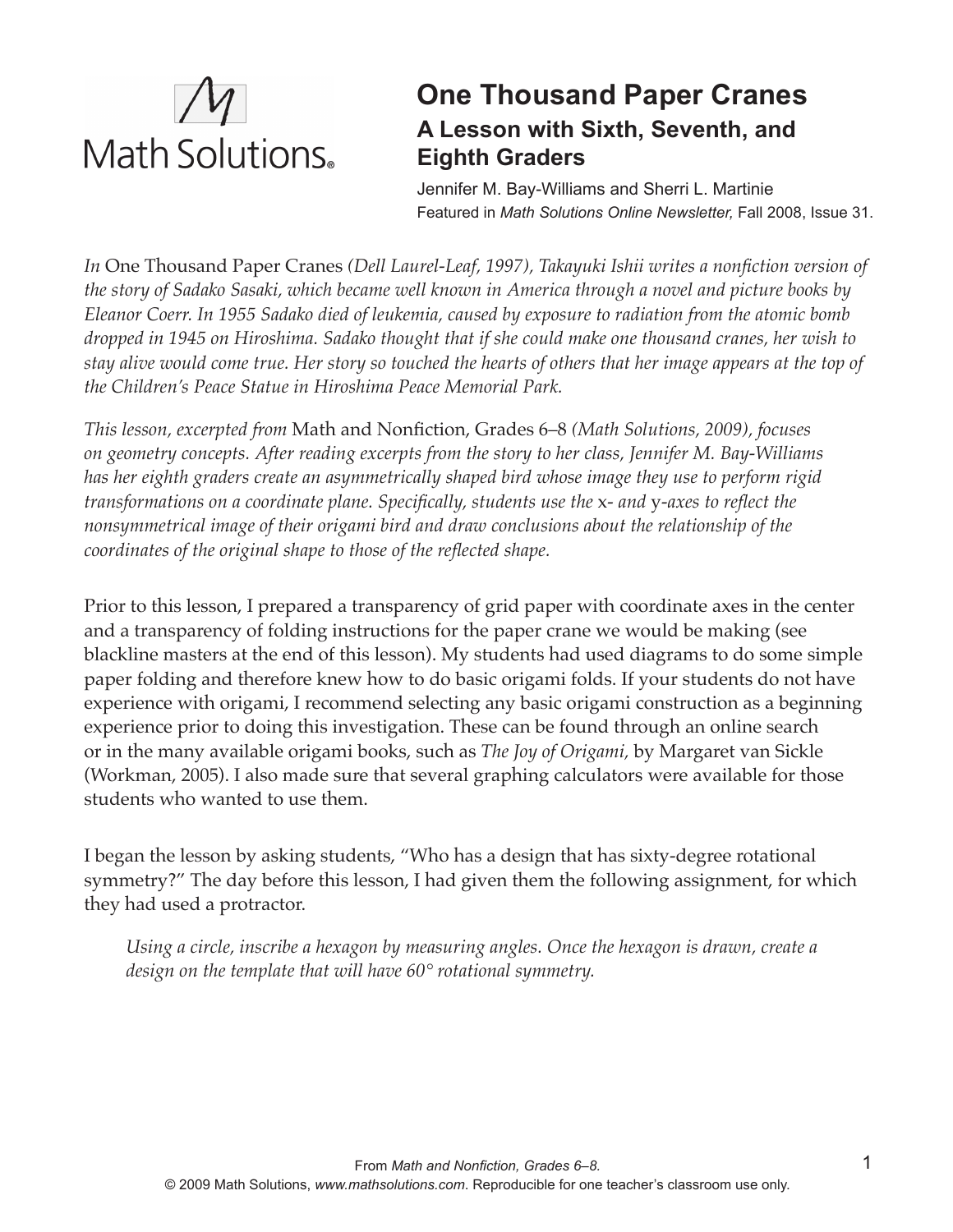As I held up each volunteer's design, I asked the other students if they agreed.



at a 60 degree rotation.

When students disagreed, I had them work in pairs to decide what kind of symmetry the design did have. Brea's design did not have 60-degree rotational symmetry, but it did have 180-degree rotational symmetry:



Next I held up the book *One Thousand Paper Cranes* and asked, "How many of you know the story of Sadako?" A few students shared what they knew. I then read aloud passages of the book about Sadako's creation of the cranes (pages 58–60) and the creation of the Children's Peace Statue (pages 74–81). The class listened intently.

I asked if any of the students had made origami birds before. Several had. To date, however, they had folded paper to make figures that had symmetrical designs; the crane they were about to make had no symmetry and involved more complex paper folding. I shared the instructions for making the crane by placing the transparency on the overhead projector.

After giving two sheets of 6-by-6-inch origami paper to each student, I asked everyone to create the crane. I also asked the students to see how many different types of triangles and other polygons they noticed in the shape as they worked. Making the crane takes some time and is of medium difficulty, and it could be done as homework instead of in class.

Once students had finished their birds, I asked, "What symmetry does the bird have?" Students noted the "aerial view" had line symmetry. I asked students to look at the side view of the crane and see if its shadow had any symmetry. It is not symmetrical; therefore, it is a good shape for introducing transformations on a coordinate plane. A nonsymmetrical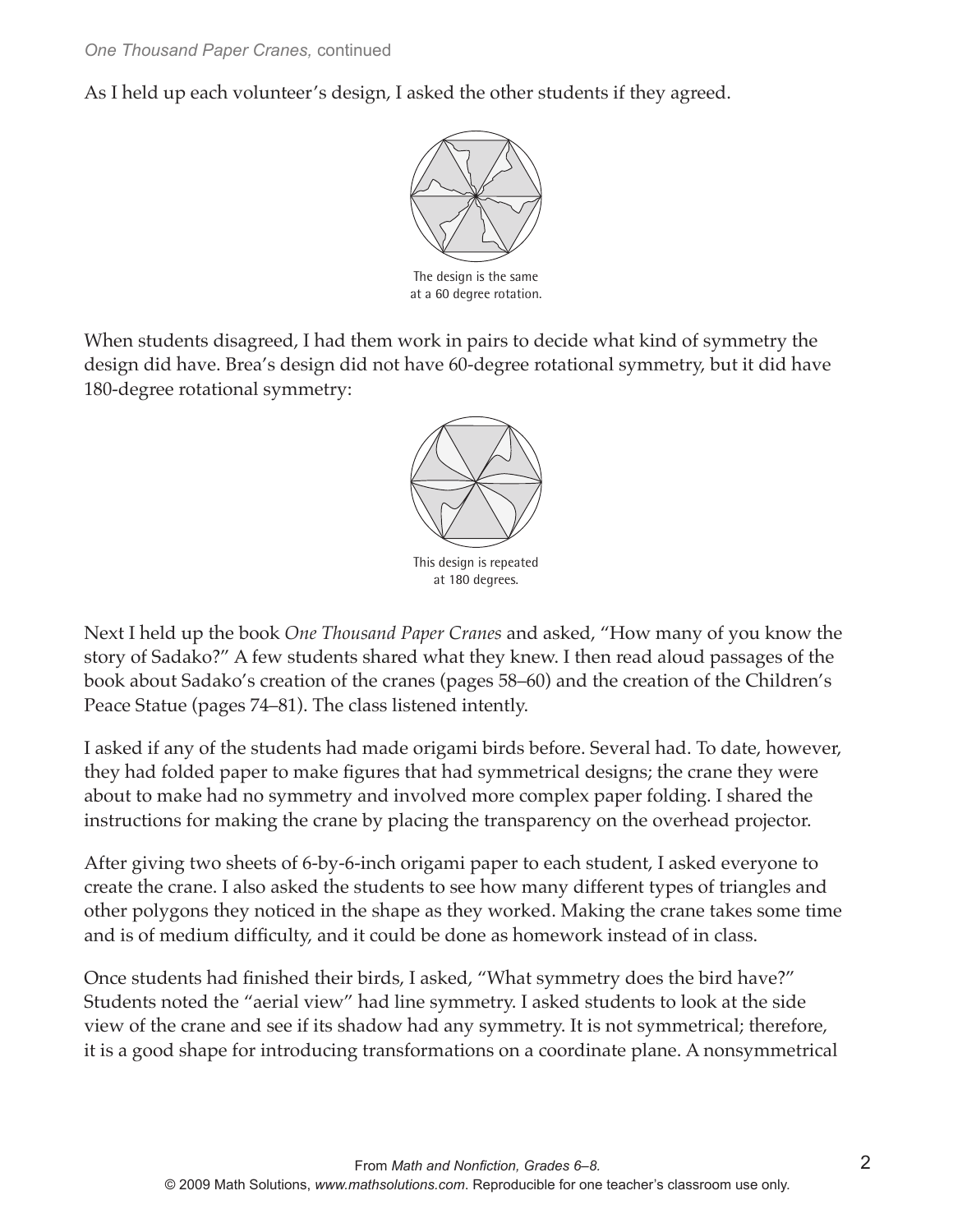figure lends itself to a clear interpretation of whether the image has been rotated, reflected, or translated.

Next, I reviewed the transformations we were going to be performing with the crane. I placed a transparency of the coordinate axes on the overhead projector and placed my bird (facing to the right and lying on its side) in Quadrant I of the coordinate plane. I said, "Here is our flattened crane. If we reflect it over the *y*-axis, what will it look like?"



Angela said, "It flips so that the head is looking to the west instead of to the east."

"What if we put it back in Quadrant One and rotate it over the *x*-axis?" I continued.

"It would be upside down," several students replied.

Joe added, "It kind of looks like the crane seeing its reflection in a pond."

"Very interesting connection!" I commented. "What if we translated the crane by moving it to the left and down?"

"It would be in a different spot, but facing the same way," Taquita said.

"What if I rotated the crane by ninety degrees?" I asked.

"It would turn," Brian said.

"Elaborate on that, Brian," I probed.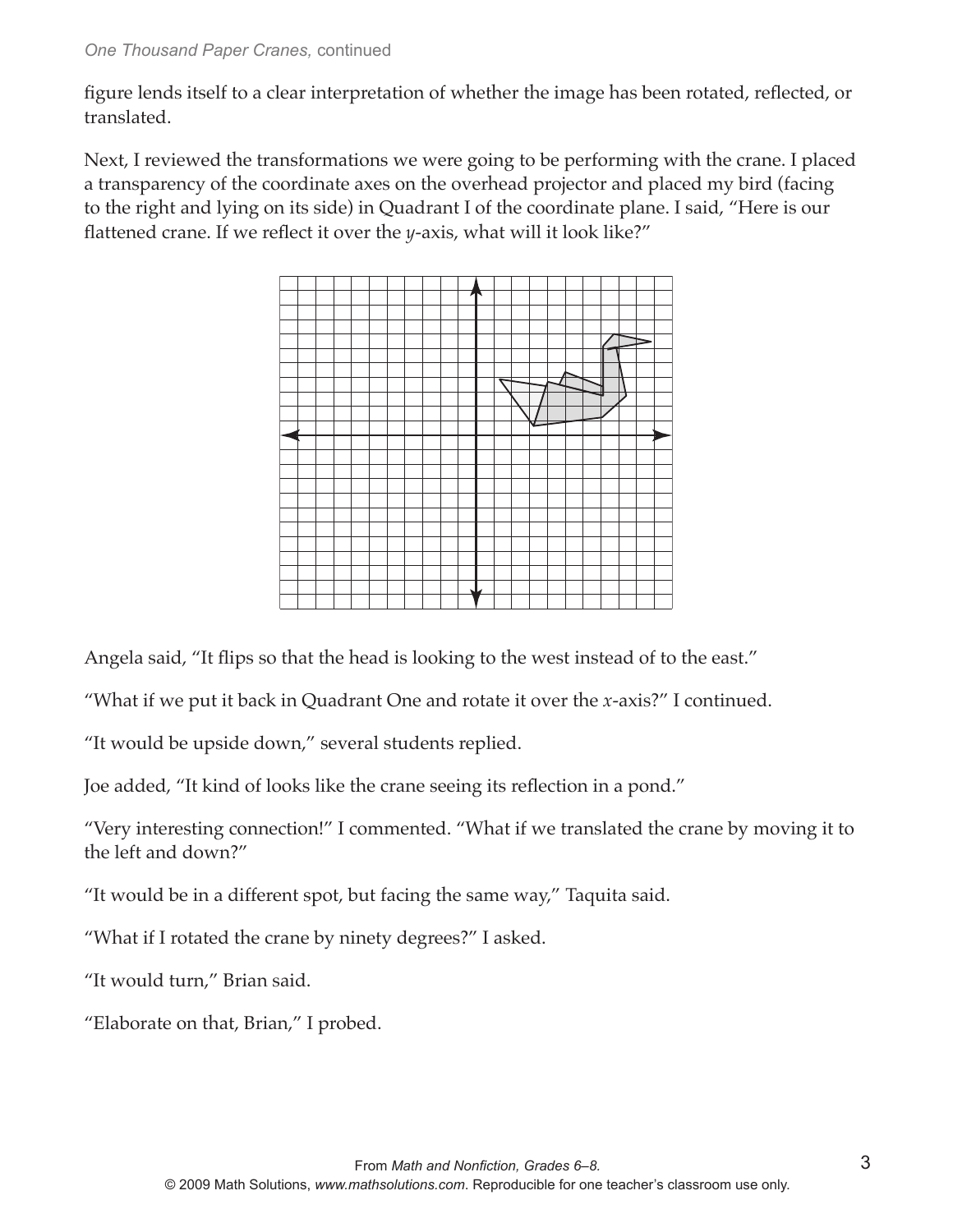Brian approached the overhead and illustrated how the crane would turn and be sideways. He turned it so that it rotated into Quadrant IV, as shown below.



"Remember, with rotations, we need to know where our point of rotation is so that we can rotate at that point. Brian has picked the origin as his point of rotation," I added.

I said to the class, "These transformations are called *rigid* transformations. Why are they called rigid?"

Stephanie said, "Because the shape of the crane doesn't change."

"What do you mean it doesn't change?" I probed.

Miranda raised her hand and said, "Well, the position can move, but the shape itself doesn't change. So, the crane will be the same shape even after it's been moved."

I agreed, "Yes, the shape of our bird is the same as we move it around."

I modeled for students how to mark the points that made the vertices of the bird and then connect the dots. Students could now see the preimage (original position) of the crane on the transparency even when the bird was lifted from the grid. With student input, I labeled the coordinates of the bird's vertices with letters and then wrote the coordinates in a list.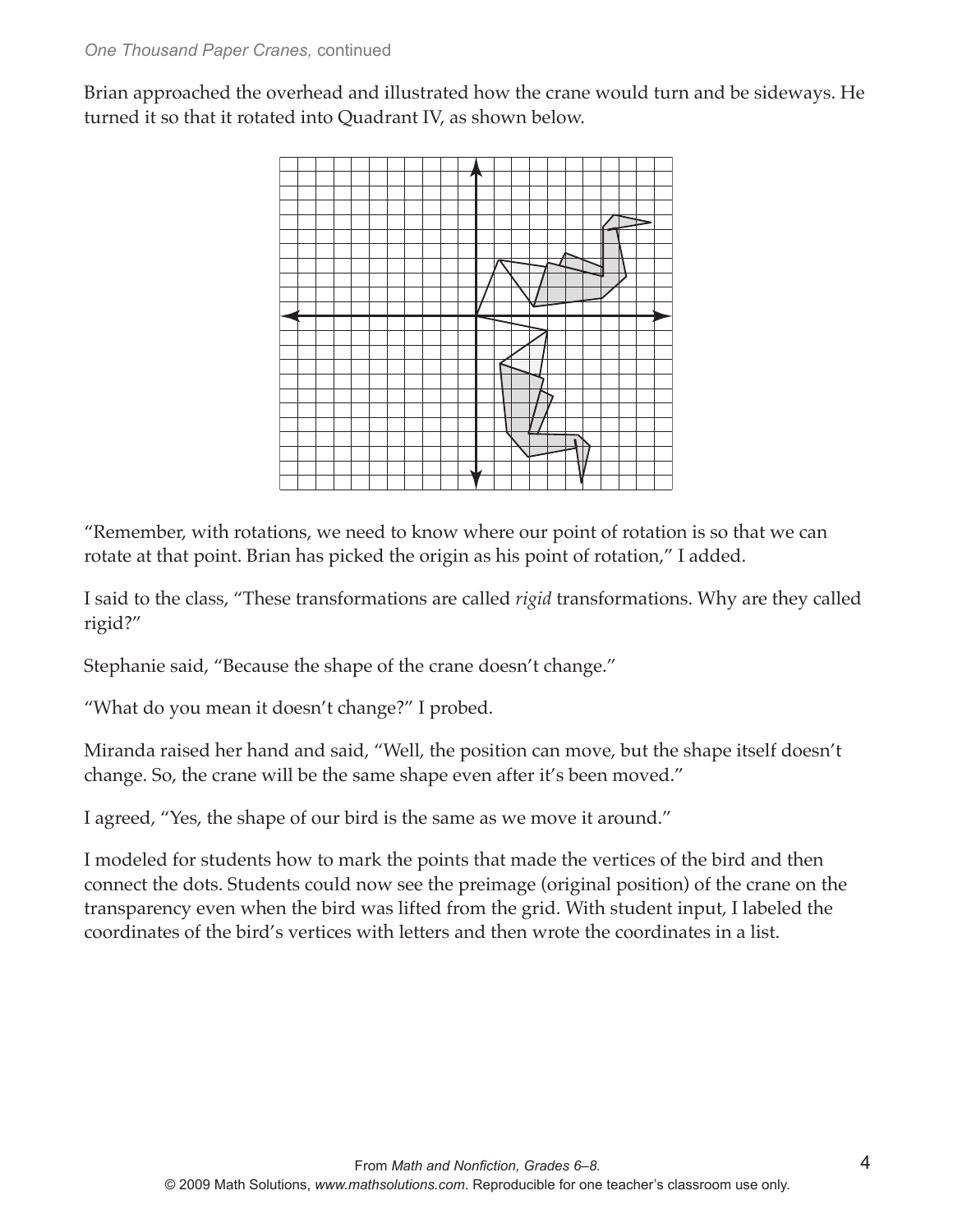

Next, I explained to students that they would be doing two reflections: one over the *y*-axis and one over the *x*-axis. As they worked, they were to think about and be ready to share a rule for how the coordinate pairs were affected by each reflection. I wrote the following on the board:

*How will reflections affect the coordinate pairs of a figure?*

*What patterns do you notice with coordinate pairs when you*

- *1. reflect the crane over the* y*-axis?*
- *2. reflect the crane over the* x*-axis?*

I replaced the crane in Quadrant I and asked students, "What will I do as a first step in exploring Question One?"

Many hands went up. Samuel replied, "You are going to flip it backwards, to the left." I asked him to come up and show me what he meant. He came to the overhead, picked up the bird, flipped it over the *y*-axis, set it down, and returned to his seat.

I asked the rest of the class, "Is this OK?"

Taquita said, "Does it matter where it goes in Quadrant Two, or does it just have to be backwards?"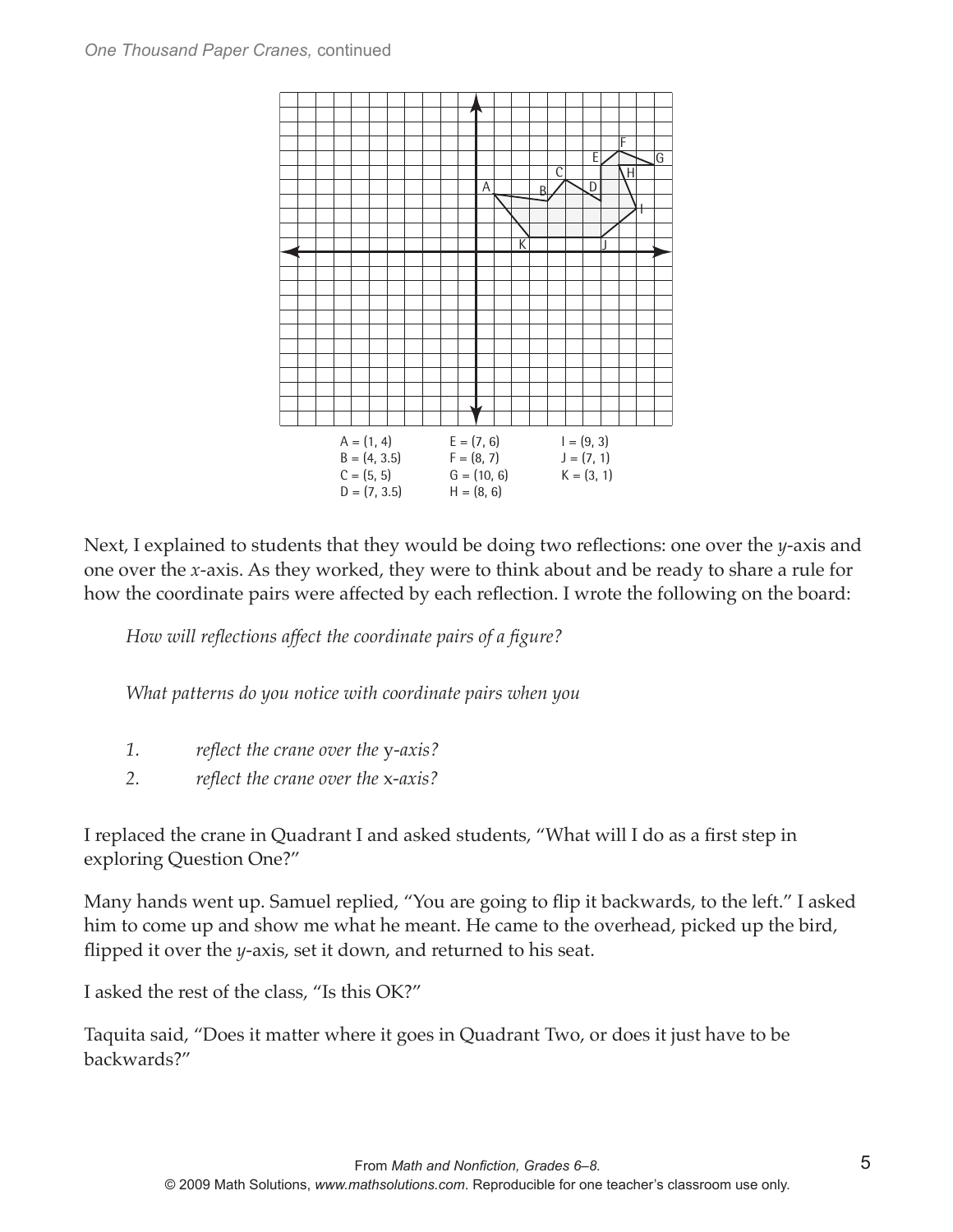"Great question," I said. "What is the answer?"

"It can go anywhere, as long as it is lined up," Felipe offered.

"I think it has to be the same distance from the *y*-axis," Celina stated.

I asked students to think about these two points: "For a reflection, does the object need to be lined up, straight? Does the position have to be exact?"

"It has to be exact," Jeremy chimed in, "because the *y*-axis is like a mirror. If we fold the paper on the *y*-axis, it has to match up." To model the last idea, I folded the transparency over the *y*-axis, traced the bird, and opened the transparency to show what a reflection would look like.



The class was quiet. I asked if the students agreed and they all did. I asked, "Can someone explain the next reflection?"

Brian said, "So if you reflect over *y*, it will be backwards. If you reflect over *x*, it will be upside down. So if we do the two, will it be in the third quadrant?"

I clarified that each time they did a reflection, they needed to start with the preimage, or original image, in Quadrant I. Then I said to the class, "This raises a good question. If we perform two transformations, one over each axis, what would the image in Quadrant Three look like? Would it be the same if we went to Quadrant Two first as it would be if we went to Quadrant Four first?" The students weren't sure. I suggested they start with the reflections into Quadrants II and IV and then see what happened if they reflected over the axis into Quadrant III.

I distributed half-centimeter grid paper, one sheet to each student, and had the students draw a set of axes in the center. I reminded them to record all of their coordinate pairs and to keep looking for relationships between the preimage and the new image they were making.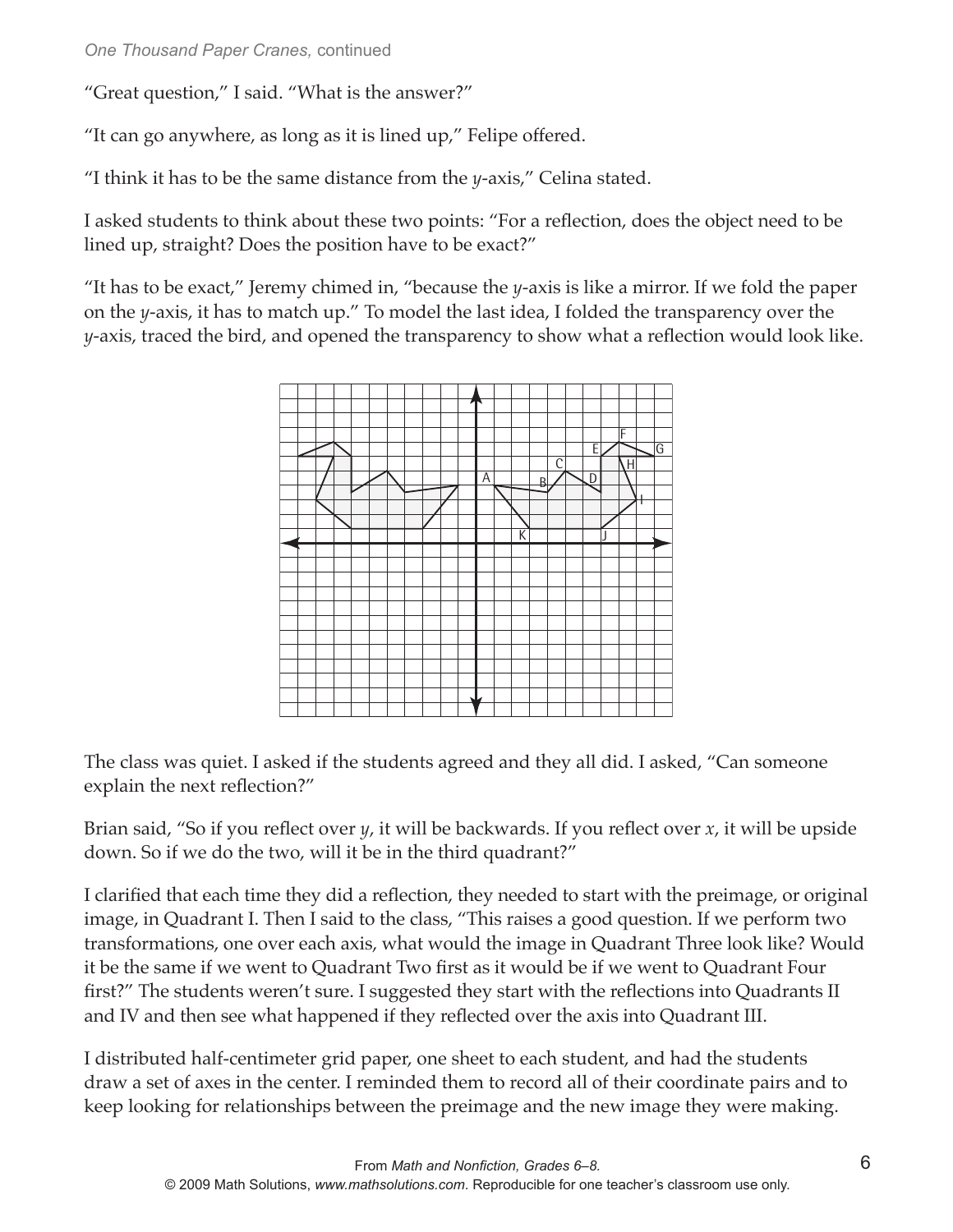I asked them to let me know if they thought they saw a relationship. In addition, because I thought some students would confuse the *x*-axis and *y*-axis, I labeled a rough sketch on my transparency that showed that the bird reflected over the *y*-axis was in Quadrant II and the one reflected over the *x*-axis was in Quadrant IV.

 Students worked in pairs, picking one of the birds they had made and using it to do each transformation. I noticed one pair of students was sketching the original bird in Quadrant I when one of them asked, "What do we do with the vertices that don't end up on an exact point?" I responded that they could round to the nearest half unit. Another student wanted to know if the tip of the wings should be represented with one point, a flat line, or two points:



We decided that it would be fine to do any of these sketches, as long as the original bird and its images had the same shape, since we were doing rigid transformations. We agreed it would not be OK if the original image had one point and the reflection had a flat line.

Another pair of students had flipped the crane and were recording points, but their bird was crooked. I asked, "If the original bird has a vertex at the point (one, six), then what should the position be after flipping it?"

Karissa said, "The opposite."

Her teammate, Hannah, added, "It would also be six high, but on the other side."

"So it would be (negative one, six)?" Karissa asked as she moved her bird to be on that coordinate and recorded the point. I asked how they might check if they were doing the reflection accurately. They each took their coordinate plane and folded it to see if the points in Quadrants I and II matched up.

Some of the students who were having trouble finding the points by using their bird decided to make a template of the bird, creating a flat image. They traced the bird onto colored paper and cut it out.

I reminded students to consider where the points were in Quadrant I as they worked on their sketches. Some students labeled the points with the coordinate pair. Others numbered the vertices and then recorded the coordinate pairs in a list they made in Quadrant III.

As I observed, I could see that some pairs continued to discuss and compare what coordinates they recorded and some pairs worked more independently. A number of the students continued to use the crane as a guide to make sure they were placing each point in the correct place in the new quadrant.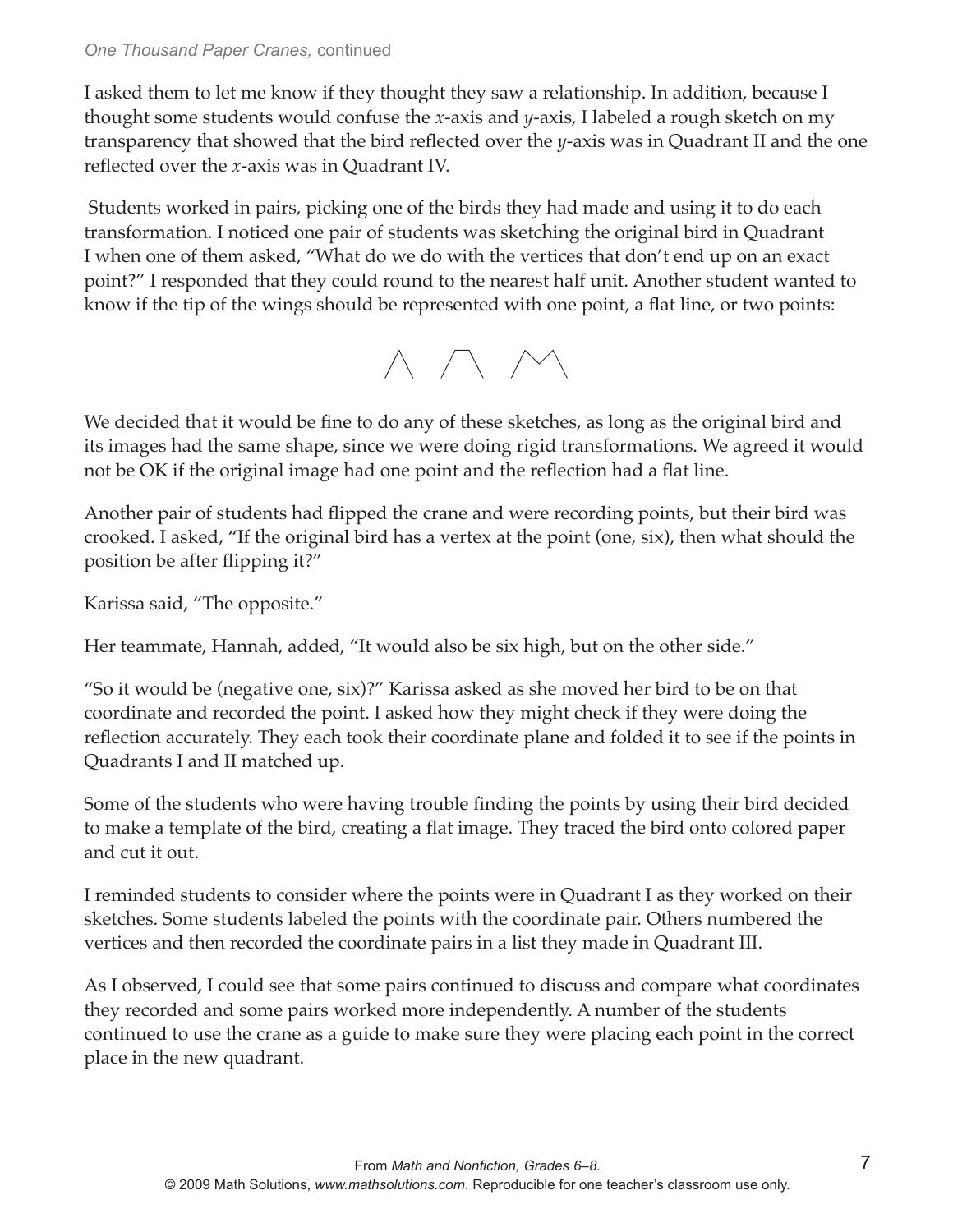Amanda used a ruler to make sure the distance from the axis was the same for each reflected point. To do the transformation over the *y*-axis, she placed her ruler at the height of the vertex and then counted the number of lines to get to the new point and marked the spot. She continued this until she was finished with all the coordinate pairs.

Jackson did not use a ruler to plot the points but counted the vertical lines and then used the bird as a check to see that the shape was still preserved.

After students completed their sketches, several started to enter their data into their graphing calculators. I stopped the class for a moment and encouraged students to do this only after they had finished all the recording of their reflections over each axis. The Stat Plot feature allowed the students to program the calculator to assign Plot 1 so that L1 and L2 were *x* and *y* coordinates, Plot 2 so that L3 and L4 were *x* and *y* coordinates, and Plot 3 so that L5 and L6 were *x* and *y* coordinates. They entered the *x* and *y* values for the original bird in columns L1 and L2, then entered the coordinates of the bird that was reflected over the *y*-axis in L3 and L4, and, lastly, entered the coordinates of the bird reflected over the *x*-axis in L5 and L6 (the last two steps can be switched).

The calculators enabled students to confirm that the coordinates they had recorded in fact would preserve the bird's shape and be reflected appropriately. (See Figures 1 through 3.)



Figure 1. One student's reflection.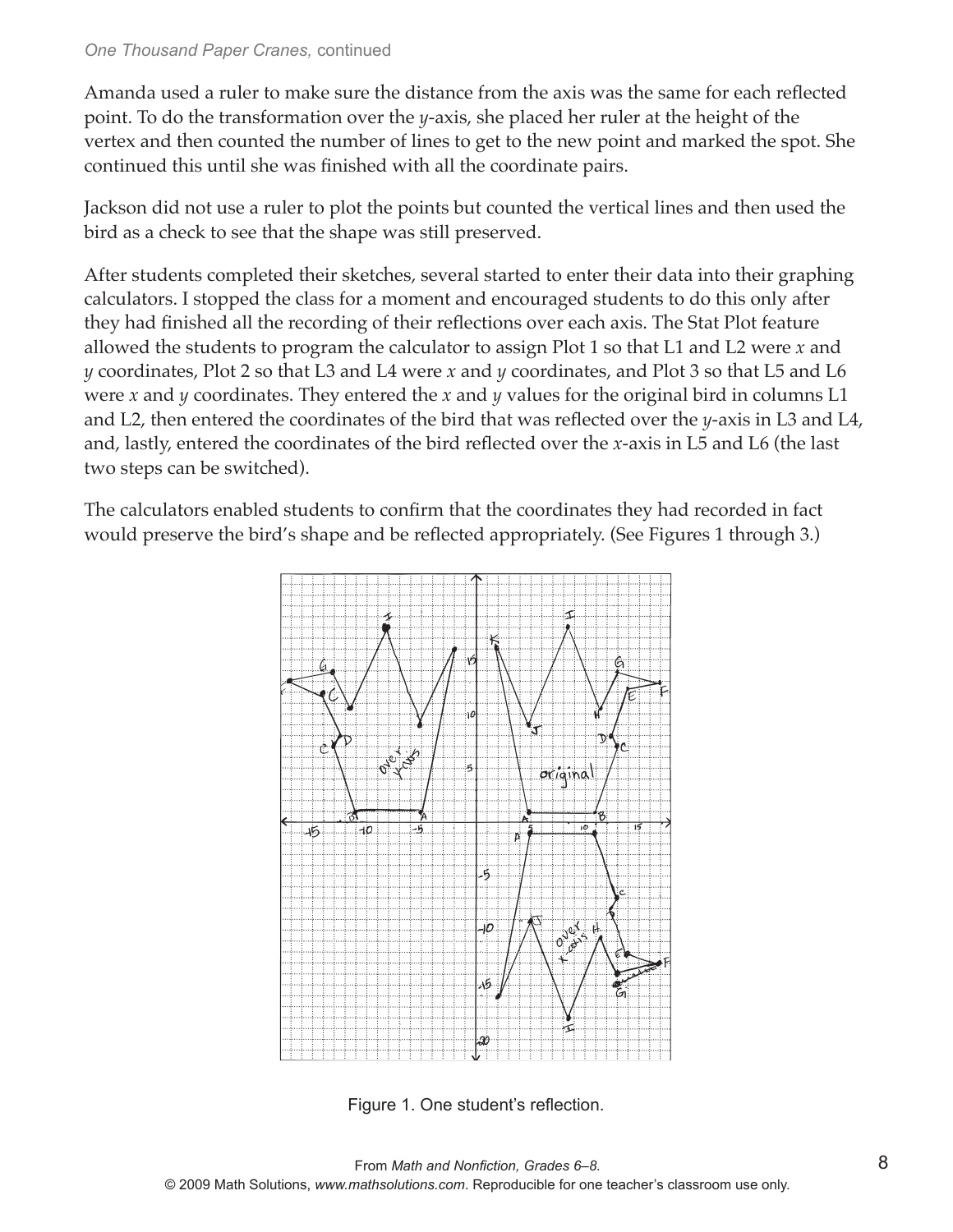

Figure 2. Coordinates for the reflections in Figure 1.



Figure 3. This student listed all his coordinates on the graph.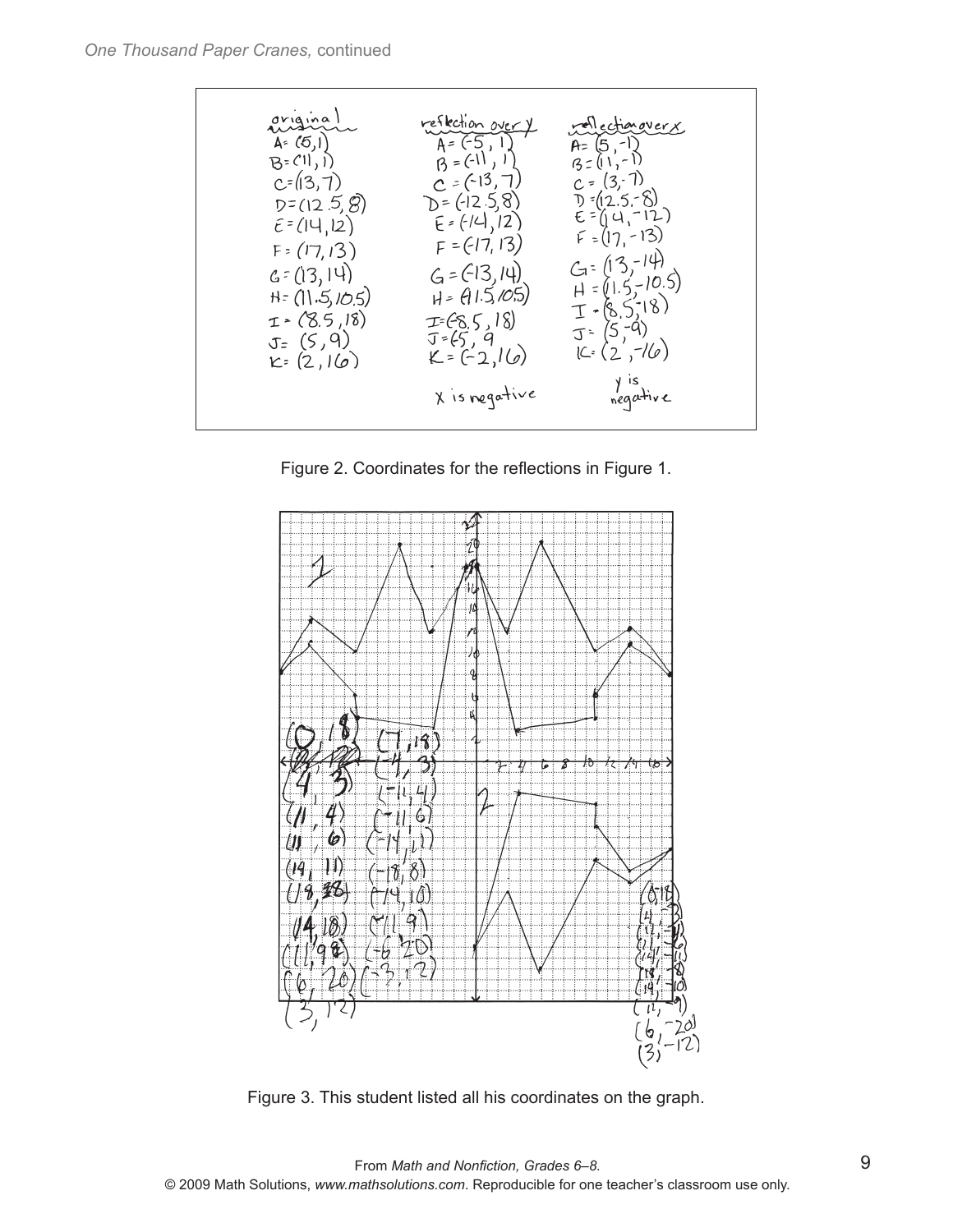When everyone was ready, I led a class discussion. I asked students to explain what they noticed about the coordinates when they reflected the bird over the *y*-axis. Aaron said, "The *y* stays the same and the *x* value is the opposite."

"When does *y* stay the same?" I asked for clarification.

Aaron replied, "When it is flipped over the *y*-axis, the *y* stays the same."

"Why is this?" I asked. "Talk to your partner for a minute."

After pairs had some time to share, I asked the question again.

Katrina said, "It is because, if you take one point, like the beak, it is the same *y*, the same height; you are really just moving to a new *x*."

I asked, "Does anyone else have another way to explain this?"

Amanda, who had used a ruler, said, "It's like placing the ruler parallel to the *x*-axis and then finding the point on the other side of the *y*-axis, so the *y* doesn't change—it's the same."

I asked students to record what this meant in algebraic terms. I wrote on the board:

*Reflecting over the* y*-axis:*

(x, y) g \_\_\_\_\_

Trevor offered, "It would be negative *x* and *y*." I recorded:

 $(x, y) \rightarrow (-x, y)$ 

I asked partners to talk this over and see if they agreed. In pairs, there was some discussion about which coordinate became negative, but they confirmed Trevor was correct by looking at their own data.

"What about reflecting over the *x*-axis?" I asked. "Work with a partner and look at your reflections over the *x*-axis and let me know what you think the reflection rule is and how you would record it algebraically."

Modeling after the reflection over the *y*-axis, students recorded:

 $(\mathsf{x}, \, \mathsf{y}) \rightarrow (\mathsf{x}, \, \mathsf{-y})$ 

I asked, "How could your rules be used if we were to do this task again?"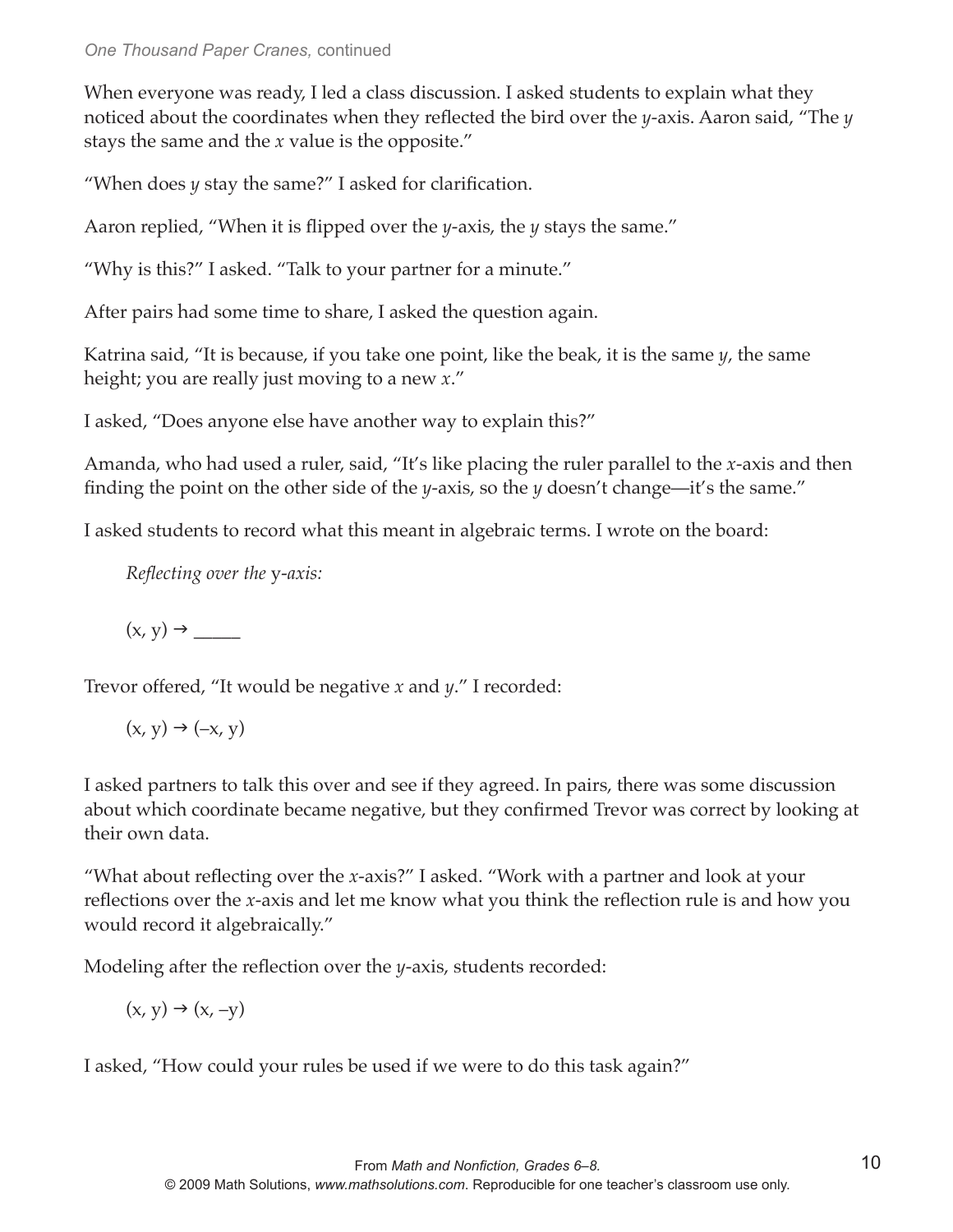At first the students were not sure what I was asking, but then Amanda said, "We wouldn't need to draw the pictures for the reflections; we could just use the rules and find the new coordinates."

This was an aha moment for several students, who said, "You mean we could have used this rule instead of drawing?!" I reminded them, while pointing at the instructions on the board, that I had started the lesson by encouraging them to keep their eyes out for a pattern that could help them find the coordinates for a reflection. It was a nice opportunity to reinforce that keeping our eyes out for rules or generalizations can help us solve problems more efficiently.

**Note:** For additional lessons that use nonfiction as a springboard, see *Math and Nonfiction, Grades 6–8*, by Jennifer M. Bay-Williams and Sherri L. Martinie (Math Solutions Publications, 2009).